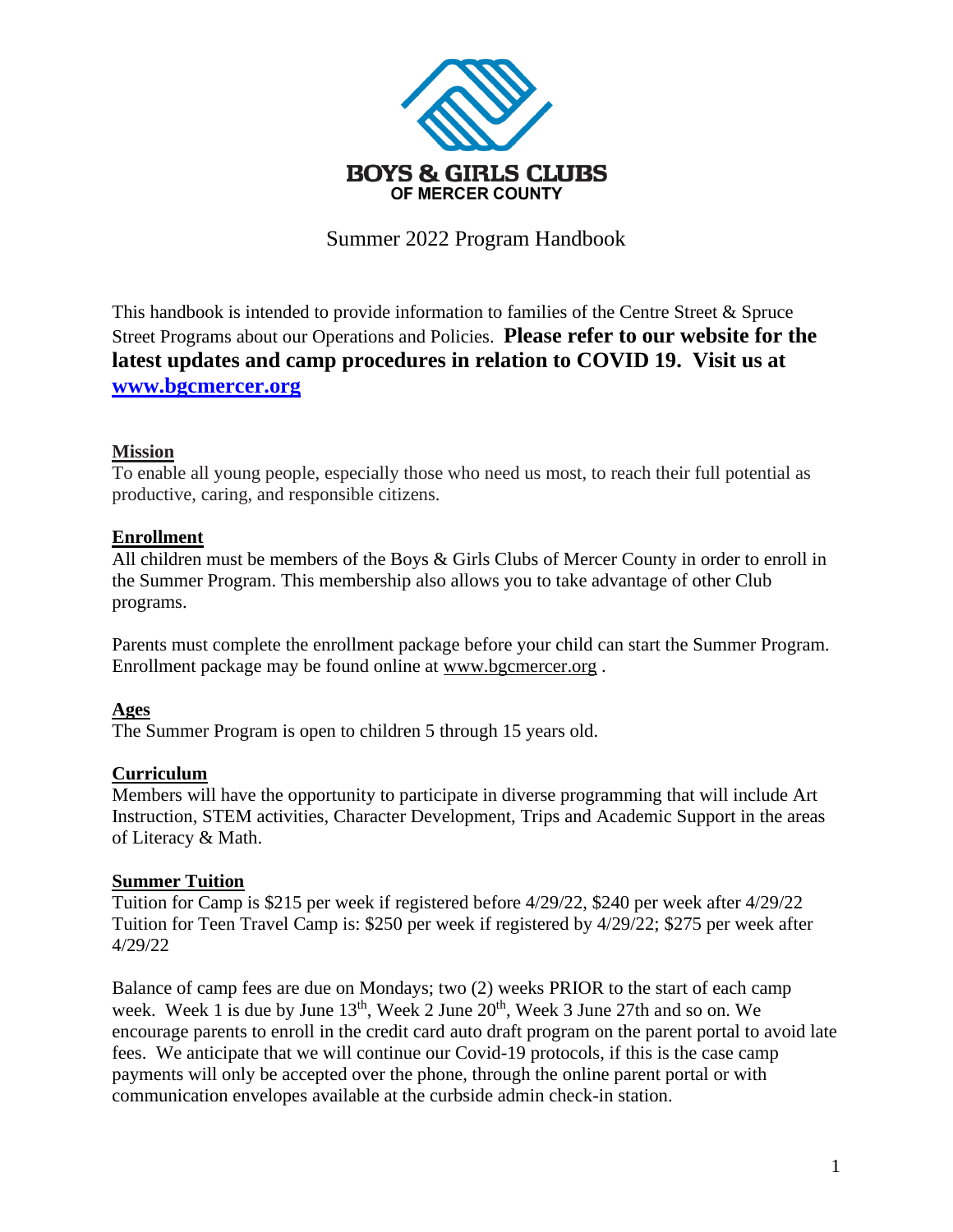

### **Late Policy Payment**

If your balance payment is not made by the due date, your deposit will be forfeited and your child will not be able to attend camp for the week. We again encourage all parents to use our credit card auto draft program on the parent portal to avoid this from happening and to help provide for a smooth payment process.

## **A \$30.00 fee will be charged for checks returned for insufficient funds. If more than one check is returned for insufficient funds, only Money Orders or Cash will be accepted as payment.**

### **Tuition Assistance**

Please complete a sliding fee scholarship application if you need assistance in paying for camp. You should also ask if you qualify for the  $21<sup>st</sup>$  century summer program. Other agencies that support families in our program include Child Care Connection, the Division of Children and Family Services and Social Services.

#### **Withdrawal from the summer program**

If you need to withdraw from the summer program, one month notice of withdrawal must be in writing. No refund will be given without proper notice. (If applicable). All refund requests must be submitted to the Camp Director who will review submit for approval. **Please note that deposits are non-refundable.**

Memberships are **non-refundable.**

## **Program Dates and Hours**

The program will operate from June  $27$ ,  $2022$  – September 2,  $2022$  from  $7:45$  AM –  $5:30$  PM, Monday – Friday. The program **will be closed Monday July 4 th .**

## **Transportation**

Transportation will be available with bus stops throughout the community. If you are in need of transportation please contact our membership office or visit our website to view locations and times for pick up and drop off times.

#### **Late Pick-up Policy**

All members must be picked up by 5:30PM. It is the parent/guardian's responsibility to notify the program staff if pick up will be after the program ends.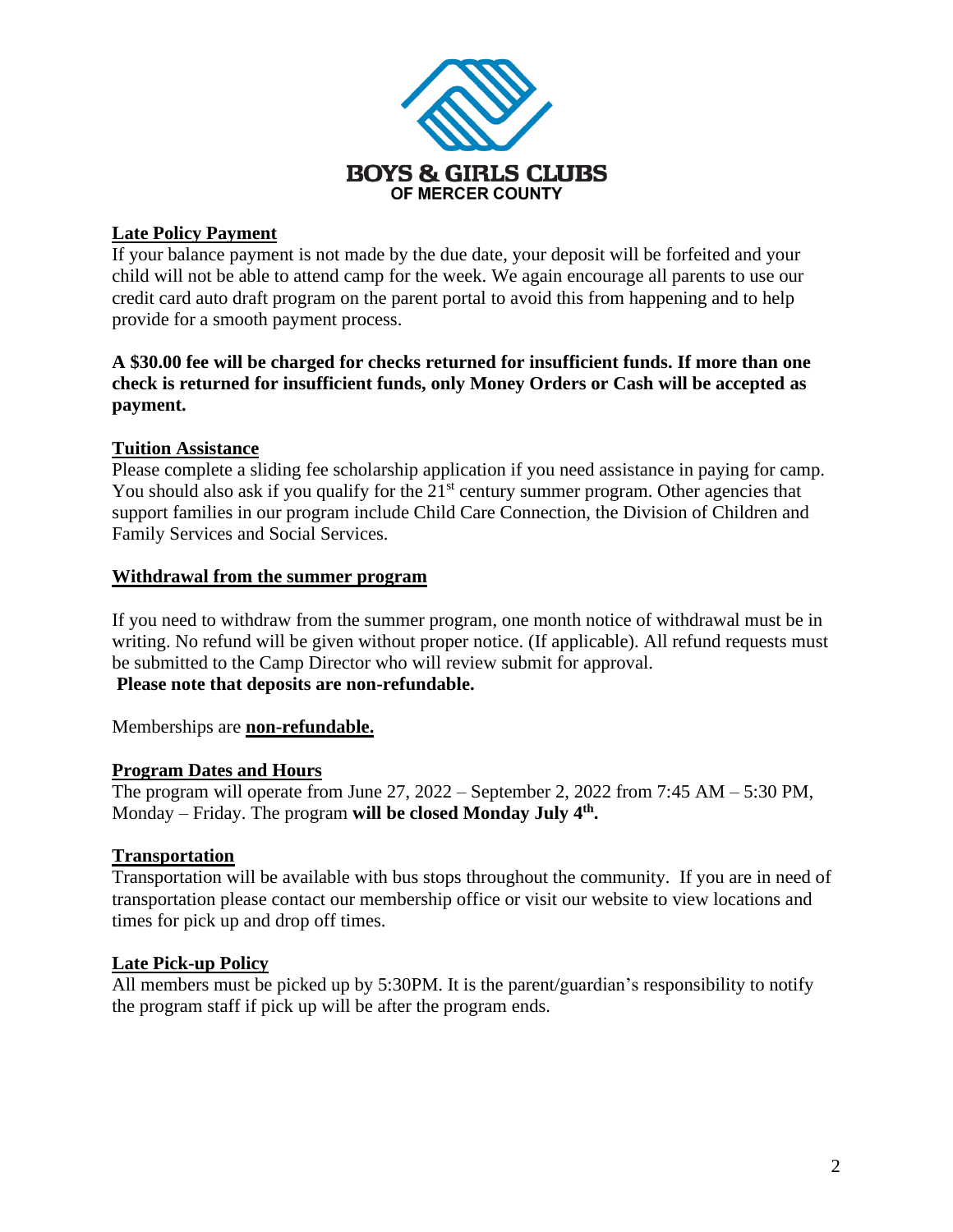

**A late fee of \$1.00 per minute and per child will be charged after the program closes***. (Even in the event that a phone call is received, a late fee may be assessed.)* **If children are not picked up at the close of the program, staff will call the listed emergency pick up person to come for the child(ren).**

Chronic lateness and/or failure to pay the late fee charge will result in dismissal from the program.

## **Arrival & Dismissal/Sign- in & Sign-out Policy**

In Covid 19 protocol, health screening staff will greet campers outside as they arrive each morning and walk campers out to their cars/bus at the end of the day. Ideally we would like for the same parent/guardian to drop off and pick up campers each day.

Campers should not arrive at the Club earlier than 7:45 am, Supervision is not provided prior to that time.

Campers must be signed in and out every day.

All campers must arrive by 9 a.m. (Doctor or summer school note required after 9 a.m.)

A child will not be released to anyone other than a parent /guardian or the person designated on the membership form. If your child is being picked up by someone other than yourself or your designee, you must provide a written, signed and dated note of authorization. The person picking up your child(ren) must provide picture identification and is required to sign your child out of the program**.** 

## **A child will not be released without written authorization.**

#### **Release of Children**

Once a member has arrived for camp, he or she will not be permitted to leave the building for any reason. Members will only be released to a parent/guardian or authorized person.

#### **Members are not permitted to walk home from the Summer Program.**

#### **Attendance & Absences**

If your child is going to be absent from camp, please call the Membership Office:

- The Centre Street Camp: The Membership Office line at (609) 392-3191 ext. 117 to report the absence.
- The Spruce Street Camp: Membership Office line at (609) 695-6060 ext. 201 or 202 to report the absence.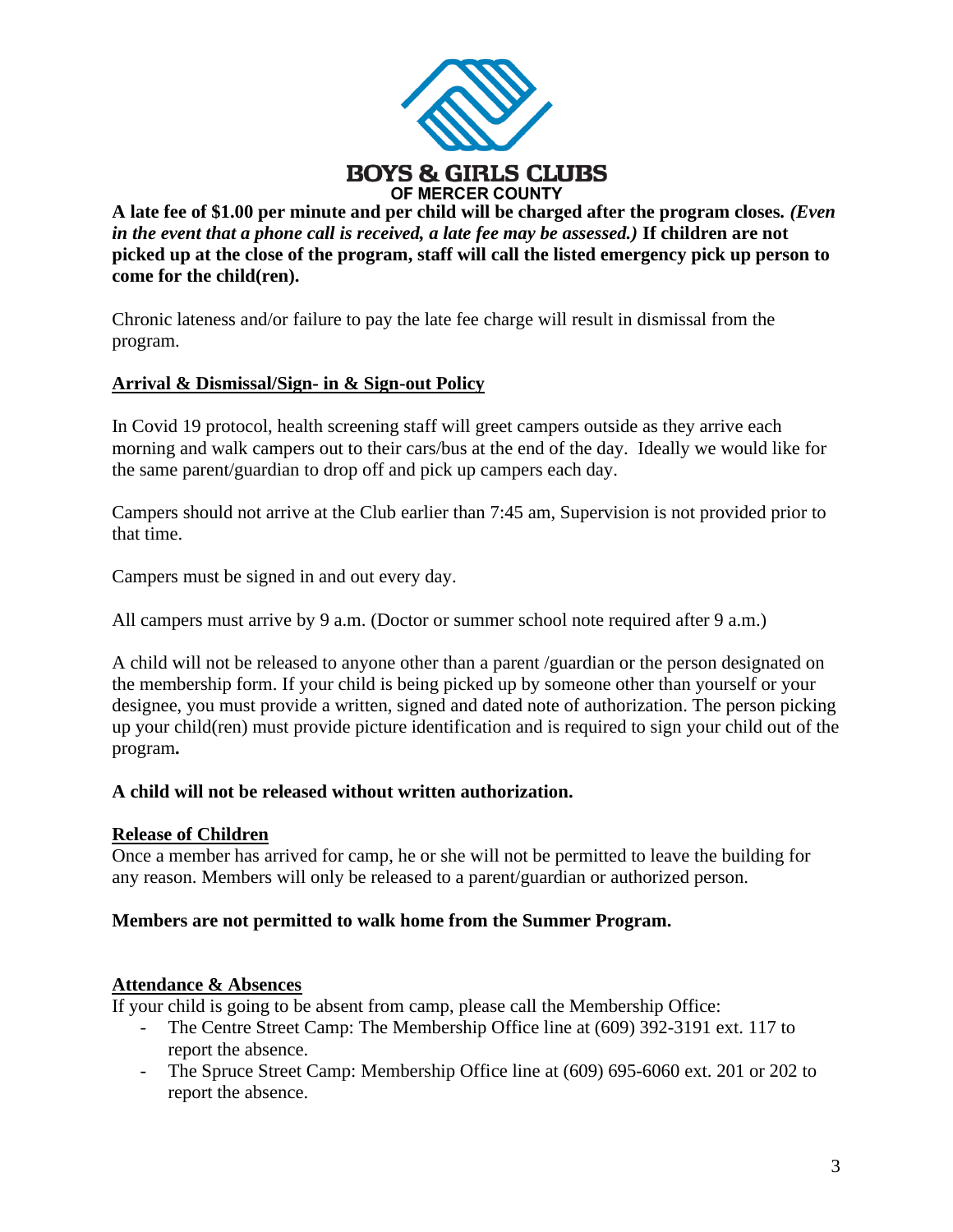

When leaving a message, please indicate the following:

- Your Child's Name
- Date
- Teacher
- Reason for Absence
- Expected Date of Return

## **Snacks & Lunch**

We offer breakfast, lunch, and afternoon snacks to campers. **Note: Our facilities are nut- free, if sending your child with lunch or snack it must be totally peanut free.**

### **Discipline Code**

At the Club, one of our primary goals is to provide a safe, nurturing, and enriching environment for all of the children we serve. We recognize that one of our jobs is to help children learn appropriate ways to handle conflicts. We work on this as conflicts arise, helping the children find solutions.

Campers are expected to conduct themselves in a manner that is safe and courteous while enjoying all of the privileges of the club. Mutual respect for the rights of other members and adults and also respect for the rights of others' personal property will help provide a safe, orderly and civil environment for everyone.

A child's behavior which infringes on the rights of other members or on personal or Club property will not be tolerated. Children engaging in such behavior should expect consequences for such behavior.

**We reserve the right to exclude any camper from the program for a specified period of time or to terminate any camper's enrollment if that child is found to be continuously disruptive to the program**.

### **Verbal or physical harassment of campers or staff by other campers or staff violates individual rights and will not be tolerated.**

Deliberate damage to a Camper, Staff or Club property will result in payment by parents/guardians for such damage. Taking the property of another camper or of the Club will not be tolerated and treated in a serious manner.

Each child is expected to respect and to understand the differences they see in other children's abilities, appearance, dress, etc.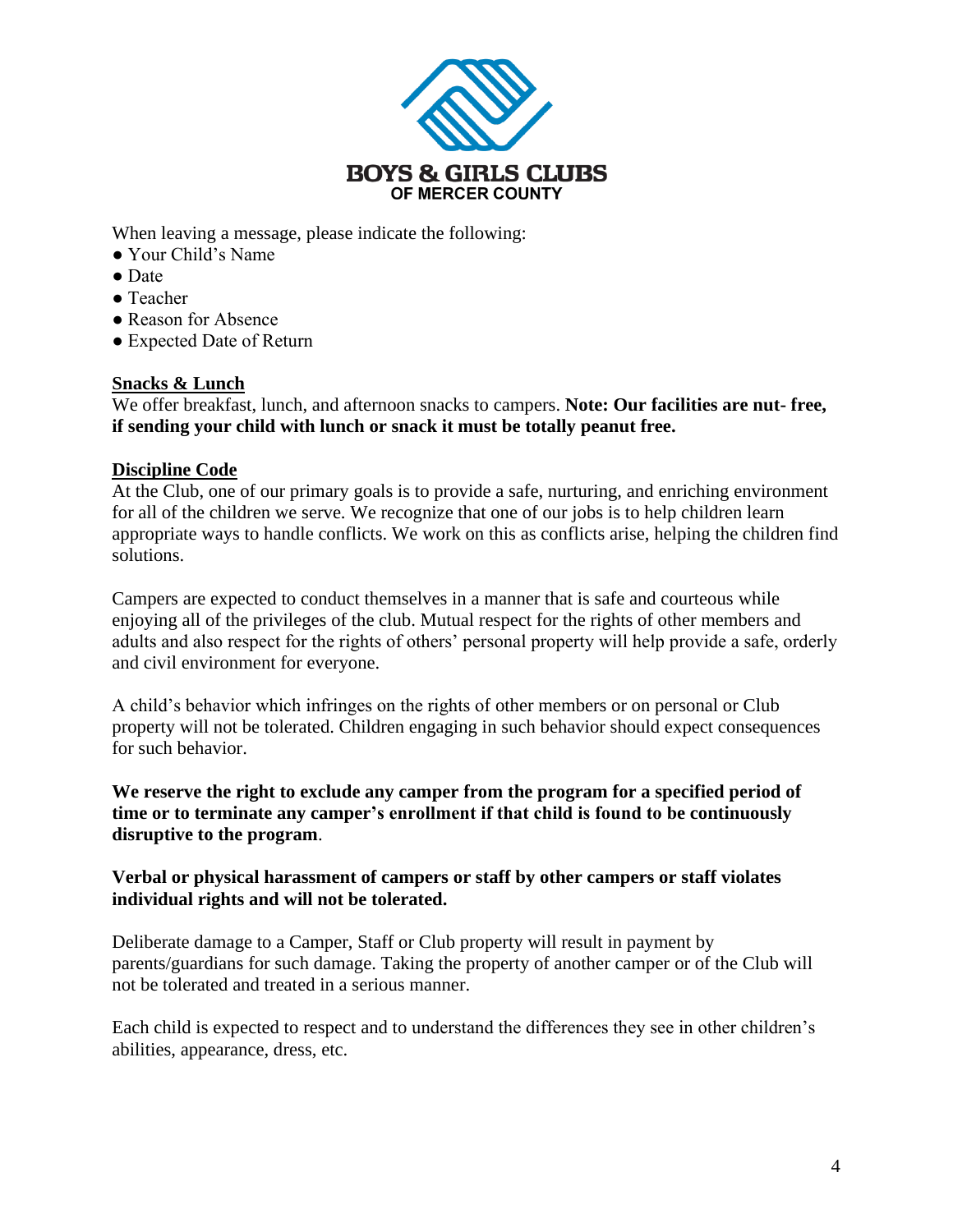

The parents/guardians are included in this discipline process so children can see that both parents and staff reinforcing the policies while setting a limit. Parents/guardians will be notified verbally or in writing regarding disciplinary action taken by a program staff member, to better aid the child in improving and correcting their behavior.

Program staff shall provide each child with guidance that helps the child acquire positive selfconcept and self-control. Behavior guidance used by each program staff member will be constructive, positive, and suited to the age of the child at all times.

The following rules and standards apply.

- 1. To prevent unacceptable behavior from occurring the staff will:
	- Model appropriate behavior.
	- Arrange the classroom environment to enhance the learning of acceptable behaviors.
	- Use descriptive phrase praise when appropriate behavior occurs.
- 2. When unacceptable behavior occurs or is about to occur, program staff will use:
	- a. redirection—substitute a positive activity for a negative one
	- b. distraction –change the focus of the activity or behavior
	- c. active listening to determine the underlying cause of the behavior
	- d. If A, B or C options do not work parents/guardians will be called and given the opportunity to calm down your child.
	- e. Failure to calm down your child will result in you needing to pick up your child immediately for the remainder of the day.

Staff, Campers, Parents/Guardians, are expected to:

- 1. Demonstrate honesty and integrity.
- 2. Respect and treat each other as they would like to be treated.
- 3. Respect others differences.
- 4. Campers should dress appropriately(see dress code policy).
- 5. Campers should not bring any items into the Club.
- 6. Resolve conflict peacefully, ask for help from staff when needed and do not resort to violence.
- 7. Be polite, have fun, and smile.
- 8. Strive for their best and encourage others to do the same.
- 9. Adhere to classroom and bus rules/regulations;
- 10. Conduct themselves appropriately on any field trips.
- 11. Respect Club property and the property of others;
- 12. Respect the authority of all program staff of the Boys & Girls Club;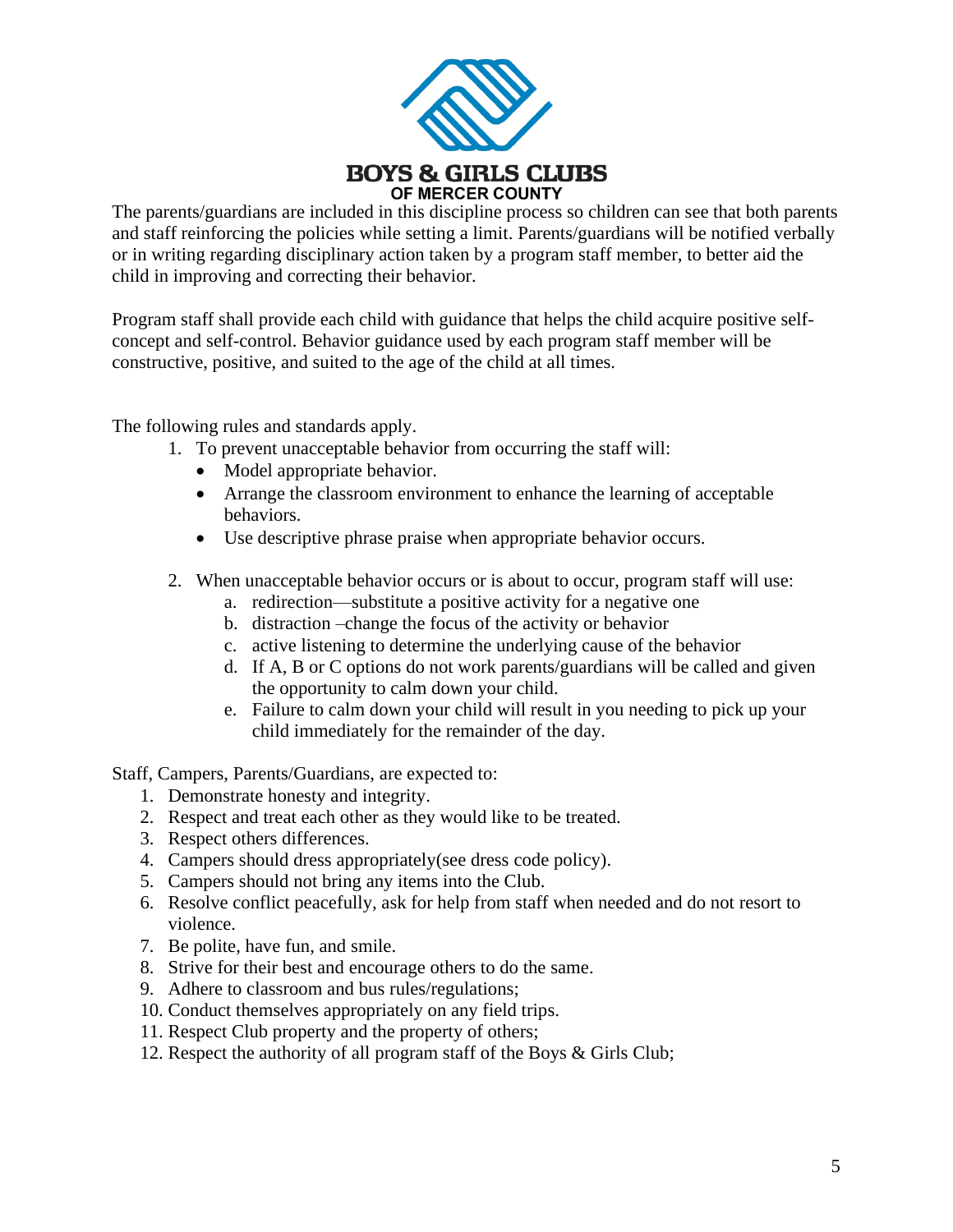

### **Please note that these expectations apply to all parents/guardians when in the building or on Club Property.**

Abusive behavior and/or verbal threats by parents/guardians toward program staff will not be tolerated. This will result in immediate termination.

In addition, lack of cooperation by the parents with the program's efforts to resolve differences and/or to meet the child's needs through parent/staff meetings or conferences can result in termination from the program.

Our primary method of discipline is to keep kids active in well-structured programs, focus on and reward positive behavior, and to catch problems while they are still small.

## **Harassment, Intimidation, and Bullying**

The Boys & Girls Clubs of Mercer County prohibits acts of harassment, intimidation, bullying or passive support for those acts. A safe environment is necessary for members to be able to reach their full potential as productive, caring and responsible citizens. Harassment, intimidation, or bullying is conduct that disrupts both a member's ability to learn and the club's ability to educate its members. "Harassment, intimidation, or bullying" means any gesture, written, verbal or physical act, or any electronic communication (phone, computer, etc.), that takes place on Club property, at any Club-sponsored function or on a school bus that is motivated by an actual or perceived characteristic, (race, color, religion, sexual orientation, disability, etc) and has the effect of harming a member or damaging the member's property, or placing a member in reasonable fear of harm or damage to his/her property; or is insulting or demeaning to any member to cause substantial disruption in, interference with, the orderly operation of the Club.

This policy will impose appropriate consequences and remedial actions in response to acts of harassment, intimidation, or bullying and applies to all members, Club employees and volunteers.

## **Dress Code**

Members should dress appropriately for the weather. Campers should not wear any revealing tops or shorts/skirts that are above the mid-thigh. If a camper is deemed inappropriately dressed, the parent/guardian will be asked to take the child home and return with clothing that is deemed appropriate.

Please be advised the following articles of clothing are prohibited:

- Bandanas(unless used as face covering); hats; hoods; torn clothing or excessively long tshirts
- Open toed shoes, sandals, or any loose-fitting footwear. Members must have sneakers to participate in any physical activity.
- Any clothing featuring violence, profanity, or any offensive pictures or words.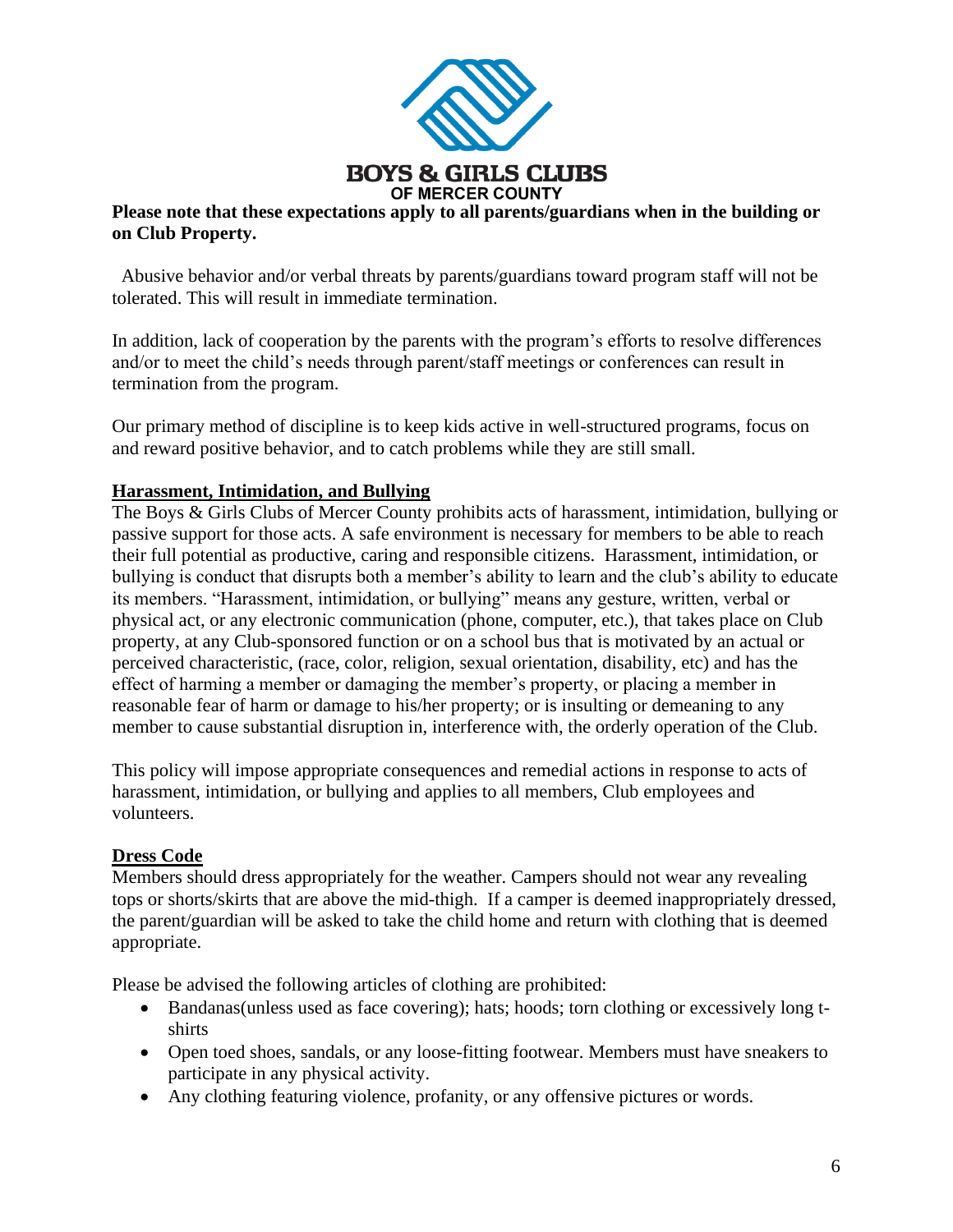

## **Personal Belongings**

Members should not bring any personal items to the summer program.

The Boys & Girls Club will not be held responsible for any lost or stolen items.

### **Telephone Use/Cell Phone Usage**

If you need to contact a Camp staff member, call our main office at Spruce (609) 695-6060 or Centre (609) 392-3191.

Campers are not permitted to use cell phones while at the club.

In case of emergency members should ask staff for permission to use the phone. If a member is found to be using a cell phone without permission, they will be asked to put it away. If we see it again, we will confiscate the phone until the parent/guardian picks up the camper at the end of the day.

### **Policy Non-Compliance**

**Failure to comply with the Cell Phone Policy may result in confiscation of cell phone, disciplinary action, and possibly expulsion for members.** 

## **Computer Use**

All members are required to abide by the Boys & Girls Clubs of Mercer County Acceptable Use Agreement. All computer hardware and software belong to the Boys & Girls Club and the Club retains the right to access e-mail, files or other material maintained on a B & G Club computer as it believes necessary. All members are expected to be on appropriate websites. Violations of the rules and code of the Acceptable Use Agreement will be dealt with seriously. Violators may lose computer privileges and may be subject to other disciplinary action.

#### **Use of Social Media and/or other Websites**

Our Club uses several social media, networking and websites to communicate including but not limited to our BGC website, Facebook page, Twitter, Instagram etc.

Posting photographs or videos of club members, other than your own, and staff members is prohibited including, but not limited to photographs or videos of club and or staff members obtained through handheld devices, computers, video monitoring systems, childcare monitoring apps, or any other electronic device or transmission. Posting of photographs or videos of club or staff members with written permission from the parent/guardian or staff to do so on file is permitted.

Posting of private or sensitive company, staff or prior staff, and/or enrolled or previously club members/family information is prohibited.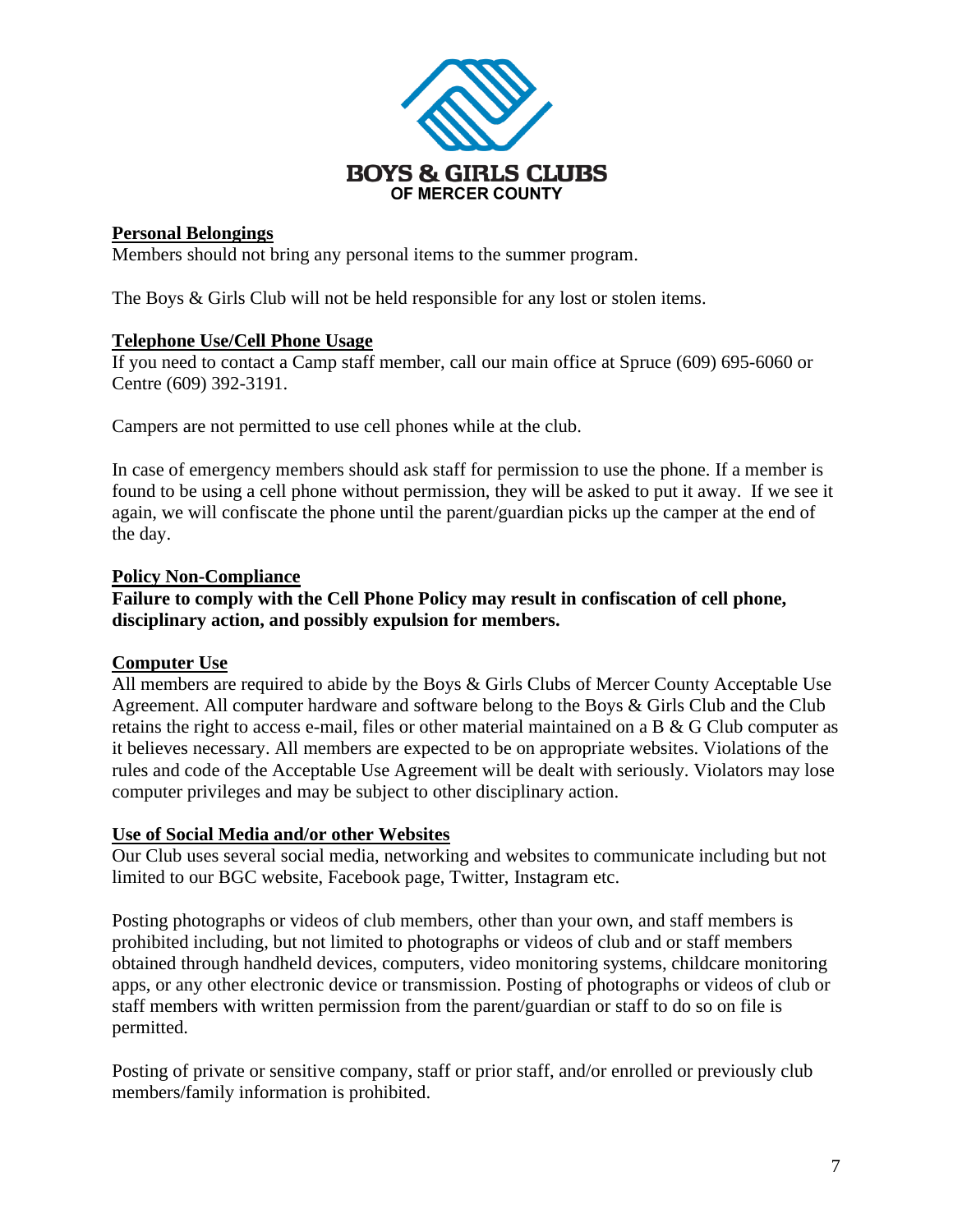

Staff/parent/guardian communication is limited to Club sites only.

Staff/parent/guardian communication is limited to Club sites and personal sites with Club Director's permission.

Posting of live feeds obtained through handheld devices including club or staff members with written permission from the parent/guardian or staff members to do so on file is permitted.

Use of social media/networking and/or other websites is prohibited when supervising club or staff members.

General Club information/updates may be posted with prior approval from the Director.

Vulgar or abusive language, disparaging remarks and/or references of a disparaging manner, personal attacks of any kind, or offensive terms targeting individuals or groups is prohibited.

Any breaches of the Club's Policy on the Use of Technology and Social Media identified must be promptly reported to the Director.

#### **Information we may choose to communicate via electronically to parents/guardians**

We are using Remind, formerly Remind101, communication app that helps us to connect quickly and efficiently. We will be using it to inform or remind parents/guardians of Club happenings, updates, upcoming events/special programs, or other important information/notices for you.

In addition, we will also use it to contact you if we are unable to reach you by phone and need you to contact us regarding

- 
- Illness Community Information
- Accidents Emergency Closures/Delayed Openings
- Camp Updates

## **Medicine**

Medications will be administered by a designated program staff when physicians find it necessary for a child to have medicine during the day. Permission must be granted by parent/guardian and specific instructions must be obtained from the physician prescribing the medicine.

1. Must be accompanied by a note from parent/guardian giving permission for the staff to give the medication.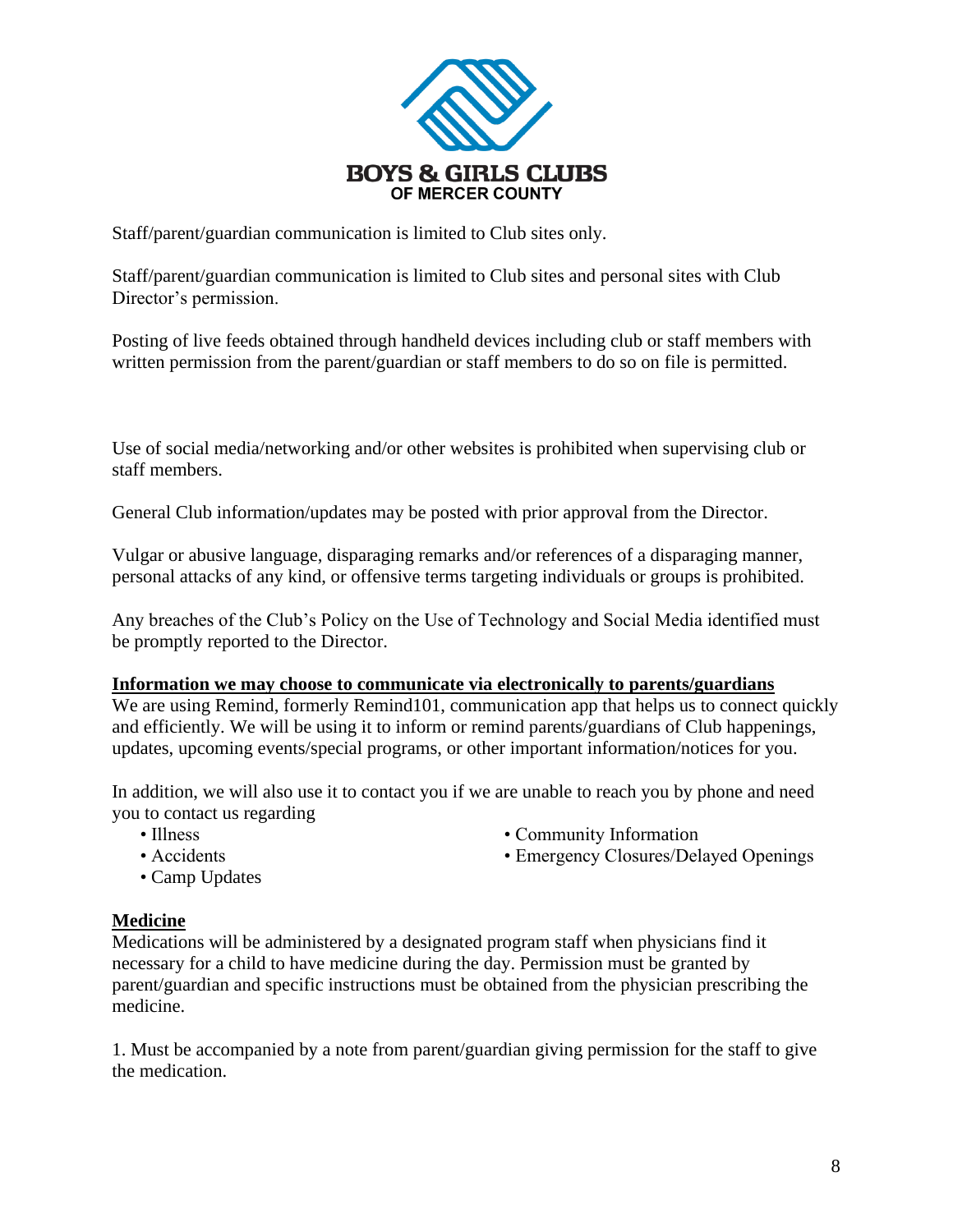

2. Must have a note/order from a physician, dentist, and orthodontist *(on form or letterhead)* containing the following:

- a. Member's name
- b. Date
- c. Medication name
- d. Dosage
- e. Time to be given
- f. Diagnosis
- g. Side effects to be observed
- h. Length of time order is in effect.
- i. Physician's signature

3. Must be in its original container *(ask your pharmacist for a separate bottle for the Club)*. Over-the-counter items MUST be in original packaging.

4. A member may self-administer medication without supervision of the camp health director for asthma or other life-threatening illnesses with the permission of the doctor, staff member, parent and director.

"Life-threatening illness" has been defined as an illness or condition that requires an immediate response to specific symptoms that if left untreated may lead to potential loss of life such as, but not limited to, the use of any inhaler to treat an asthma attack or the use of an adrenaline injection to treat a potential anaphylactic reaction.

5. All medications shall be administered by only the Camp Health Director.

These regulations are for the protection and well-being of all the children. If you have any questions concerning these procedures, please contact the Camp Health Director.

Members are not permitted to carry prescription or non-prescription medication(s) in the Club unless permission has been granted to self-administer medication in accordance with *The Self Administration of Medication Policy*.

**All prescription medicines must be in the original bottle. A signed consent form and prescription from the doctor must be on file. Your child will not be able to start the summer program if you have not completed this as well as supplying the program staff with the medicine.**

# **Illness**

If a child has any of the following symptoms, the parent/guardian or emergency contact will be notified to pick up the child immediately: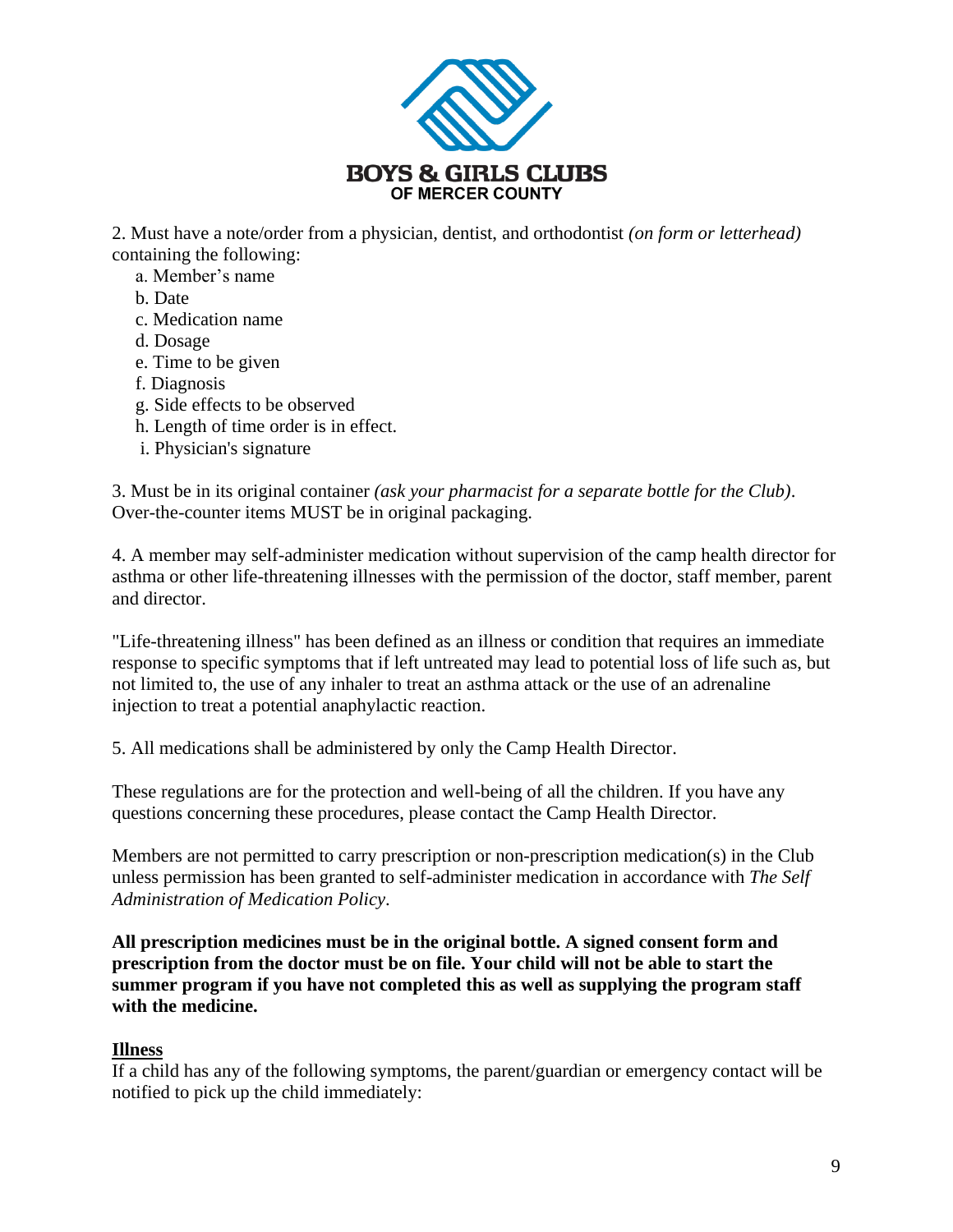

- Fever of 100 degrees or higher;
- Vomiting or diarrhea;
- Accident requiring medical attention or a change of clothes
- Contagious disease;
- Any other physical or emotional situation or trauma which requires parent intervention.

### **Your child should be fever free and free from any other contagious diseases for 24 hours before returning to our program.**

When accidents occur during the summer program, first aid is given to the child.

For serious injuries requiring immediate medical attention, Emergency Medical Technicians/Police Department will be called and the child will be taken to the hospital. Parents/Guardians will be called immediately.

### **It is therefore extremely important that we have all current, working numbers for all parent/guardians and emergency contacts**.

A staff member will accompany the child to the hospital and remain at the hospital until a parent/guardian arrives.

## **Communicable Diseases**

If a child contracts any communicable disease, please report it to us immediately. The child may not return to the program without a written doctor's note stating that the child presents no risk to himself/herself or others.

If a child becomes ill during the program, first aid certified staff will use his/her professional judgment to determine if the student should remain at program, or sent home. **It is essential for the program to have the current working telephone number of each parent or guardian**.

### **If it is deemed necessary for the child to be sent home, a parent or guardian must pick up the child within one hour of being contacted by the Boys & Girls Club Staff.**

The Boys & Girls Club staff will not be responsible for providing any change of clothing for any child for any reason. **A parent/guardian or emergency contact will be called to pick any child that requires a change of clothing.**

Daily health screening will be done for each camper each morning at curbside. This will include some simple health questions, temperature reading, and observation. Any camper with a temperature reading of 100.4 or higher will not be admitted to camp.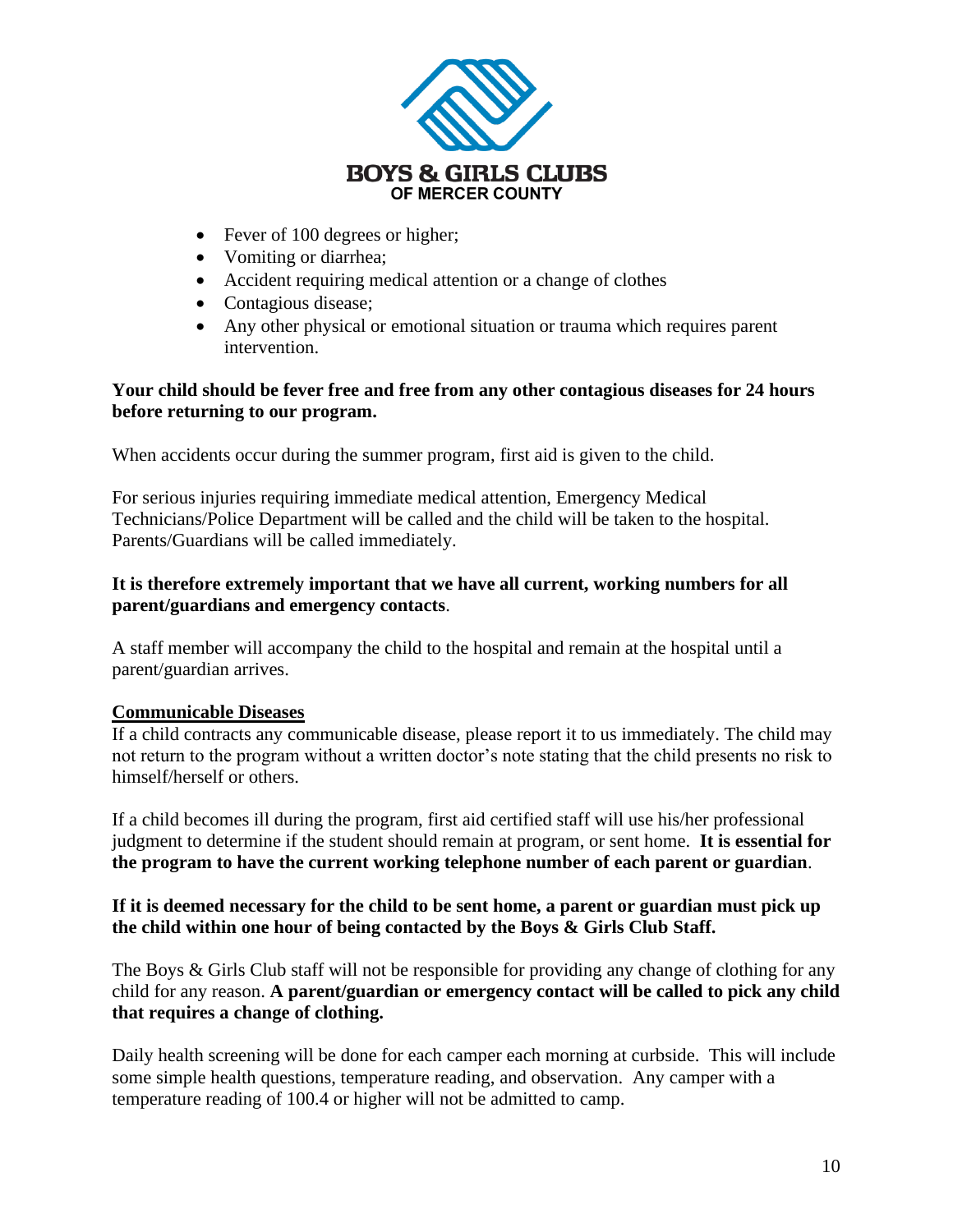

### **Pick up/Drop Off**

Please be careful and slow down when you enter our street as there are children present.

### **No double parking.**

### **Field Trips**

The same rules of conduct required in the Club are expected and enforced on field trips.

A completed permission slip and/or waiver may be required for some field trips.

#### **Emergency Evacuation**

In case of an emergency or natural disaster where the building must be evacuated, campers will be escorted out of the building to the nearest safety zone.

#### **Drills**

The Club performs monthly emergency drills.

Procedures are outlined for each staff member. For safety reasons, members are expected to follow the staff's instructions, exit the room in a single line, refrain from conversation, use assigned exits and report to the assigned outdoor area.

#### **Custody/Court Orders**

Safety and security is our top priorities for every member. As a result, we must make sure to have accurate information relating to parent/guardian custody.

We must be advised of all court orders and/or custody matters involving a child enrolled in the summer program. In the event that a legal document restricts or limits contact with a child enrolled in our program, this document must be furnished to the program.

If your child(ren) is living with one parent who has legal custody and the non-custodial parent is not permitted to contact the child at the Club, or remove the child from the Club, the Membership Office must be provided with custody papers and/or written evidence indicating the same. If these papers are not provided, we cannot refuse access to the child by the non-custodial parent.

Any change in the custodial status must be reported to the Membership Office.